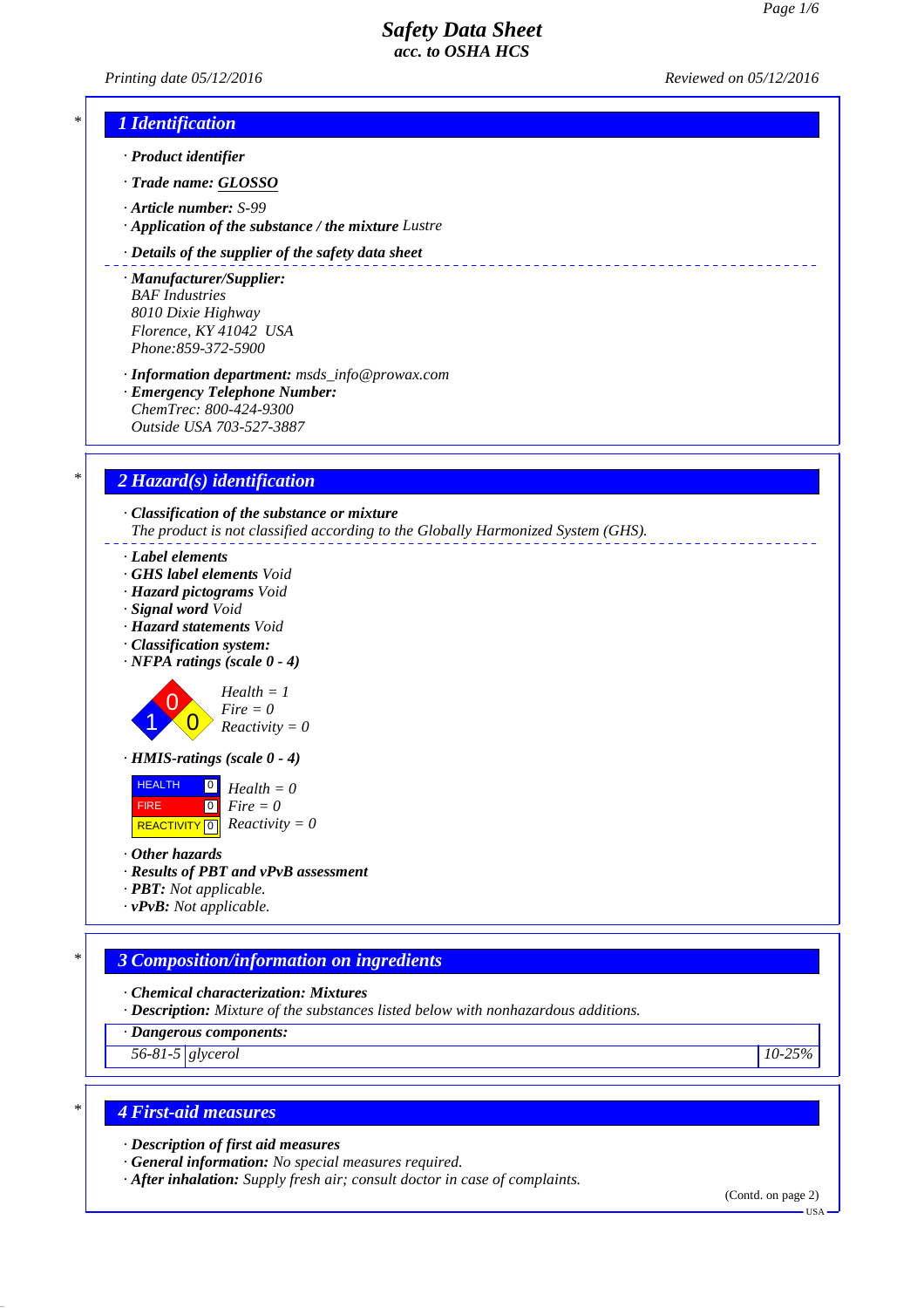*Printing date 05/12/2016 Reviewed on 05/12/2016*

*Trade name: GLOSSO*

(Contd. of page 1)

- *· After skin contact: Generally the product does not irritate the skin.*
- *· After eye contact: Rinse opened eye for several minutes under running water.*
- *· After swallowing: If symptoms persist consult doctor.*
- *· Information for doctor:*
- *· Most important symptoms and effects, both acute and delayed No further relevant information available.*
- *· Indication of any immediate medical attention and special treatment needed*
- *No further relevant information available.*

## *5 Fire-fighting measures*

- *· Extinguishing media*
- *· Suitable extinguishing agents:*
- *CO2, extinguishing powder or water spray. Fight larger fires with water spray or alcohol resistant foam.*
- *· Special hazards arising from the substance or mixture No further relevant information available.*
- *· Advice for firefighters*
- *· Protective equipment: No special measures required.*

## *\* 6 Accidental release measures*

- *· Personal precautions, protective equipment and emergency procedures Not required.*
- *· Environmental precautions: Do not allow to enter sewers/ surface or ground water.*
- *· Methods and material for containment and cleaning up:*
- *Absorb with liquid-binding material (sand, diatomite, acid binders, universal binders, sawdust).*
- *· Reference to other sections*
- *See Section 7 for information on safe handling.*
- *See Section 8 for information on personal protection equipment.*

*See Section 13 for disposal information.*

### *\* 7 Handling and storage*

- *· Handling:*
- *· Precautions for safe handling No special measures required.*
- *· Information about protection against explosions and fires: No special measures required.*
- *· Conditions for safe storage, including any incompatibilities*
- *· Storage:*
- *· Requirements to be met by storerooms and receptacles: No special requirements.*
- *· Information about storage in one common storage facility: Not required.*
- *· Further information about storage conditions: None.*
- *· Specific end use(s) No further relevant information available.*

### *\* 8 Exposure controls/personal protection*

- *· Additional information about design of technical systems: No further data; see item 7.*
- *· Control parameters*
- *· Components with limit values that require monitoring at the workplace:*

#### *56-81-5 glycerol*

- *PEL Long-term value: 15\* 5\*\* mg/m³*
- *mist; \*total dust \*\*respirable fraction*
- *TLV TLV withdrawn-insufficient data human occup. exp.*

*· Additional information: The lists that were valid during the creation were used as basis.*

(Contd. on page 3)

USA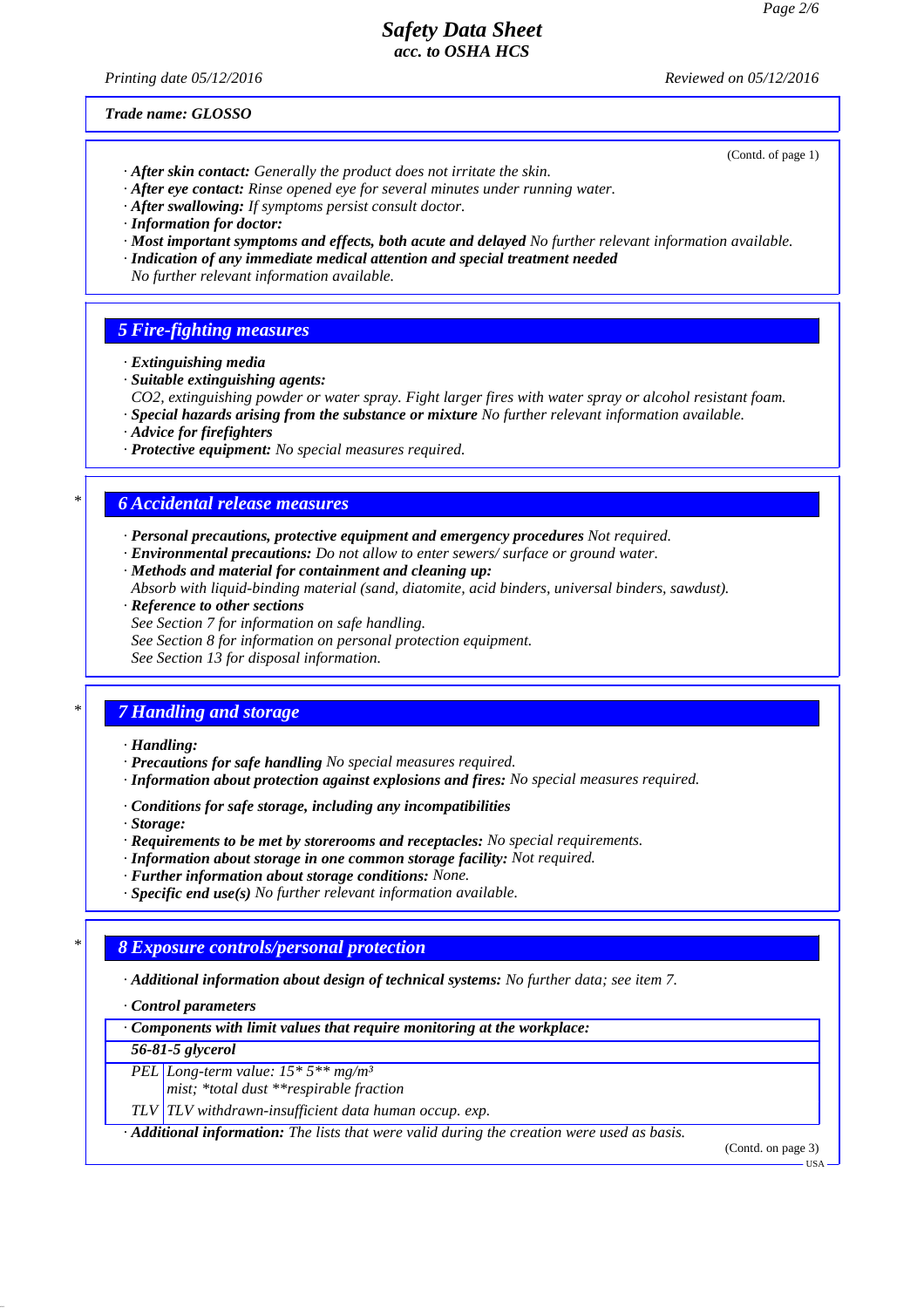*Printing date 05/12/2016 Reviewed on 05/12/2016*

#### *Trade name: GLOSSO*

(Contd. of page 2)

*· Exposure controls*

*· Personal protective equipment:*

*· General protective and hygienic measures:*

*The usual precautionary measures for handling chemicals should be followed.*

- *· Breathing equipment: Not required.*
- *· Protection of hands:*

*The glove material has to be impermeable and resistant to the product/ the substance/ the preparation. Due to missing tests no recommendation to the glove material can be given for the product/ the preparation/ the chemical mixture.*

*Selection of the glove material on consideration of the penetration times, rates of diffusion and the degradation*

*· Material of gloves*

*The selection of the suitable gloves does not only depend on the material, but also on further marks of quality and varies from manufacturer to manufacturer. As the product is a preparation of several substances, the resistance of the glove material can not be calculated in advance and has therefore to be checked prior to the application.*

*· Penetration time of glove material*

*The exact break through time has to be found out by the manufacturer of the protective gloves and has to be observed.*

*· Eye protection: Goggles recommended during refilling.*

## *\* 9 Physical and chemical properties*

| · Information on basic physical and chemical properties<br><b>General Information</b> |                                               |                    |  |  |
|---------------------------------------------------------------------------------------|-----------------------------------------------|--------------------|--|--|
| $\cdot$ Appearance:                                                                   |                                               |                    |  |  |
| Form:                                                                                 | Liquid                                        |                    |  |  |
| Color:                                                                                | Blue                                          |                    |  |  |
| $\cdot$ Odor:                                                                         | Fruit-like                                    |                    |  |  |
| Odor threshold:                                                                       | Not determined.                               |                    |  |  |
| $\cdot$ pH-value at 20 $\textdegree$ C (68 $\textdegree$ F):                          | 7.6                                           |                    |  |  |
| $\cdot$ Change in condition                                                           |                                               |                    |  |  |
| Melting point/Melting range:                                                          | Undetermined.                                 |                    |  |  |
| <b>Boiling point/Boiling range:</b>                                                   | 100 °C (212 °F)                               |                    |  |  |
| · Flash point:                                                                        | Not applicable.                               |                    |  |  |
| · Flammability (solid, gaseous):                                                      | Not applicable.                               |                    |  |  |
| · Ignition temperature:                                                               | 400 °C (752 °F)                               |                    |  |  |
| · Decomposition temperature:                                                          | Not determined.                               |                    |  |  |
| $\cdot$ Auto igniting:                                                                | Product is not selfigniting.                  |                    |  |  |
| · Danger of explosion:                                                                | Product does not present an explosion hazard. |                    |  |  |
| · Explosion limits:                                                                   |                                               |                    |  |  |
| Lower:                                                                                | $0.9$ Vol %                                   |                    |  |  |
| <b>Upper:</b>                                                                         | $0.0$ Vol $\%$                                |                    |  |  |
| $\cdot$ Vapor pressure at 20 $\cdot$ C (68 $\cdot$ F):                                | $23$ hPa (17 mm Hg)                           |                    |  |  |
| $\cdot$ Density at 20 $\cdot$ C (68 $\cdot$ F):                                       | $1.0329$ g/cm <sup>3</sup> (8.62 lbs/gal)     |                    |  |  |
| · Relative density                                                                    | Not determined.                               |                    |  |  |
| · Vapor density                                                                       | Not determined.                               |                    |  |  |
| $\cdot$ Evaporation rate                                                              | Not determined.                               |                    |  |  |
| · Solubility in / Miscibility with<br>Water:                                          | Not miscible or difficult to mix.             |                    |  |  |
|                                                                                       |                                               | (Contd. on page 4) |  |  |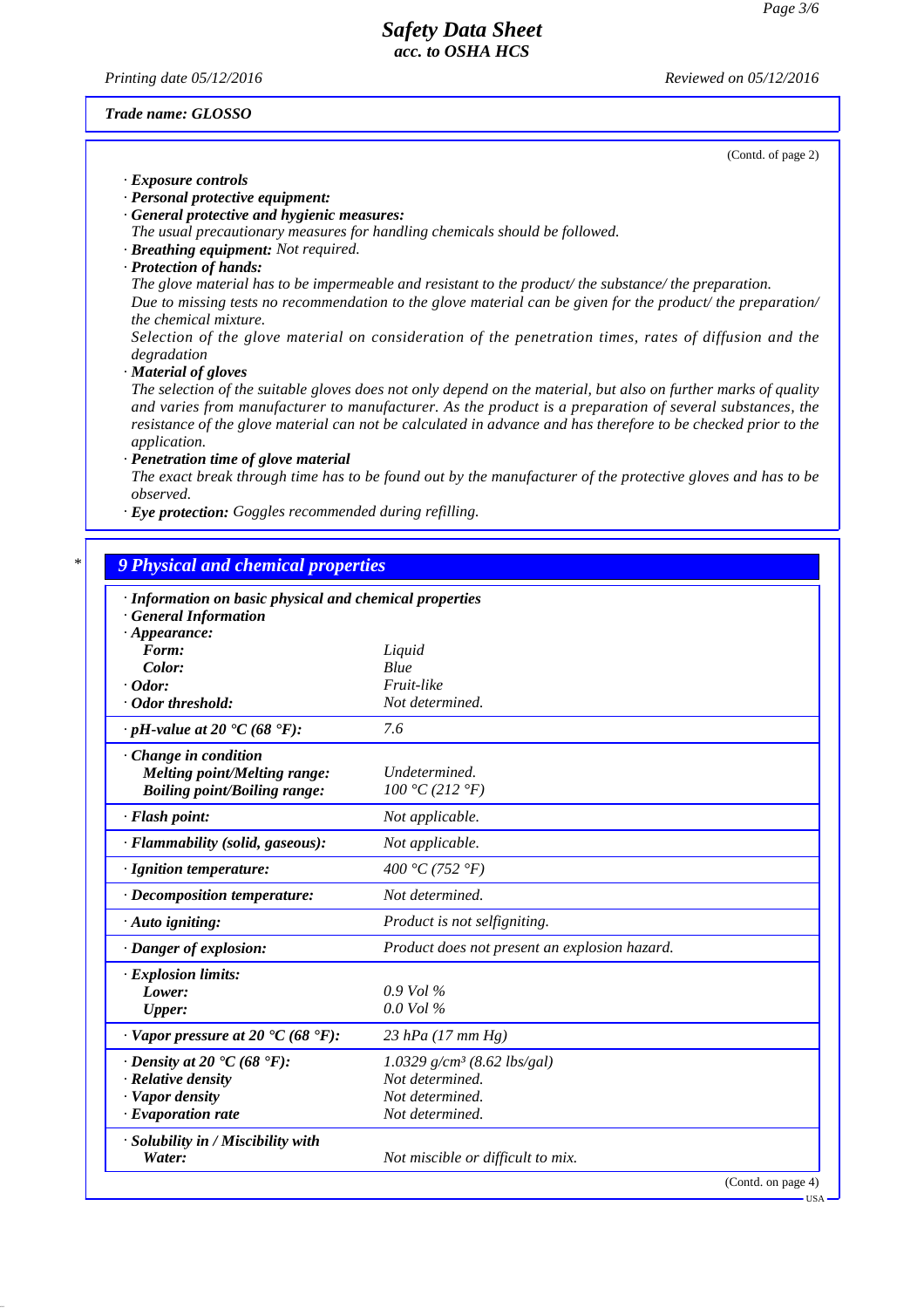*Printing date 05/12/2016 Reviewed on 05/12/2016*

### *Trade name: GLOSSO*

|                                                                                   |                                                        | (Contd. of page 3) |  |  |  |
|-----------------------------------------------------------------------------------|--------------------------------------------------------|--------------------|--|--|--|
| $\cdot$ <b>Partition coefficient (n-octanol/water):</b> Not determined.           |                                                        |                    |  |  |  |
| · Viscosity:<br>Dynamic at 20 $\textdegree$ C (68 $\textdegree$ F):<br>Kinematic: | $250$ mPas<br>Not determined.                          |                    |  |  |  |
| · Solvent content:<br>Organic solvents:<br>Water:<br><b>VOC</b> content:          | $0.0\%$<br><b>74.0</b> %<br>0.0 g/l / 0.00 lb/gl       |                    |  |  |  |
| Solids content:<br>$\cdot$ Other information                                      | $25.7\%$<br>No further relevant information available. |                    |  |  |  |

# *\* 10 Stability and reactivity*

*· Reactivity No further relevant information available.*

- *· Chemical stability*
- *· Thermal decomposition / conditions to be avoided: No decomposition if used according to specifications.*
- *· Possibility of hazardous reactions No dangerous reactions known.*
- *· Conditions to avoid No further relevant information available.*
- *· Incompatible materials: No further relevant information available.*
- *· Hazardous decomposition products: No dangerous decomposition products known.*

## *\* 11 Toxicological information*

- *· Information on toxicological effects*
- *· Acute toxicity:*
- *· Primary irritant effect:*
- *· on the skin: No irritant effect.*
- *· on the eye: No irritating effect.*
- *· Sensitization: No sensitizing effects known.*
- *· Additional toxicological information:*

*The product is not subject to classification according to internally approved calculation methods for preparations:*

*When used and handled according to specifications, the product does not have any harmful effects according to our experience and the information provided to us.*

*· Carcinogenic categories*

*· IARC (International Agency for Research on Cancer)*

*None of the ingredients is listed.*

*· NTP (National Toxicology Program)*

*None of the ingredients is listed.*

*· OSHA-Ca (Occupational Safety & Health Administration)*

*None of the ingredients is listed.*

## *\* 12 Ecological information*

*· Toxicity*

- *· Aquatic toxicity: No further relevant information available.*
- *· Persistence and degradability No further relevant information available.*
- *· Behavior in environmental systems:*
- *· Bioaccumulative potential No further relevant information available.*
- *· Mobility in soil No further relevant information available.*

(Contd. on page 5)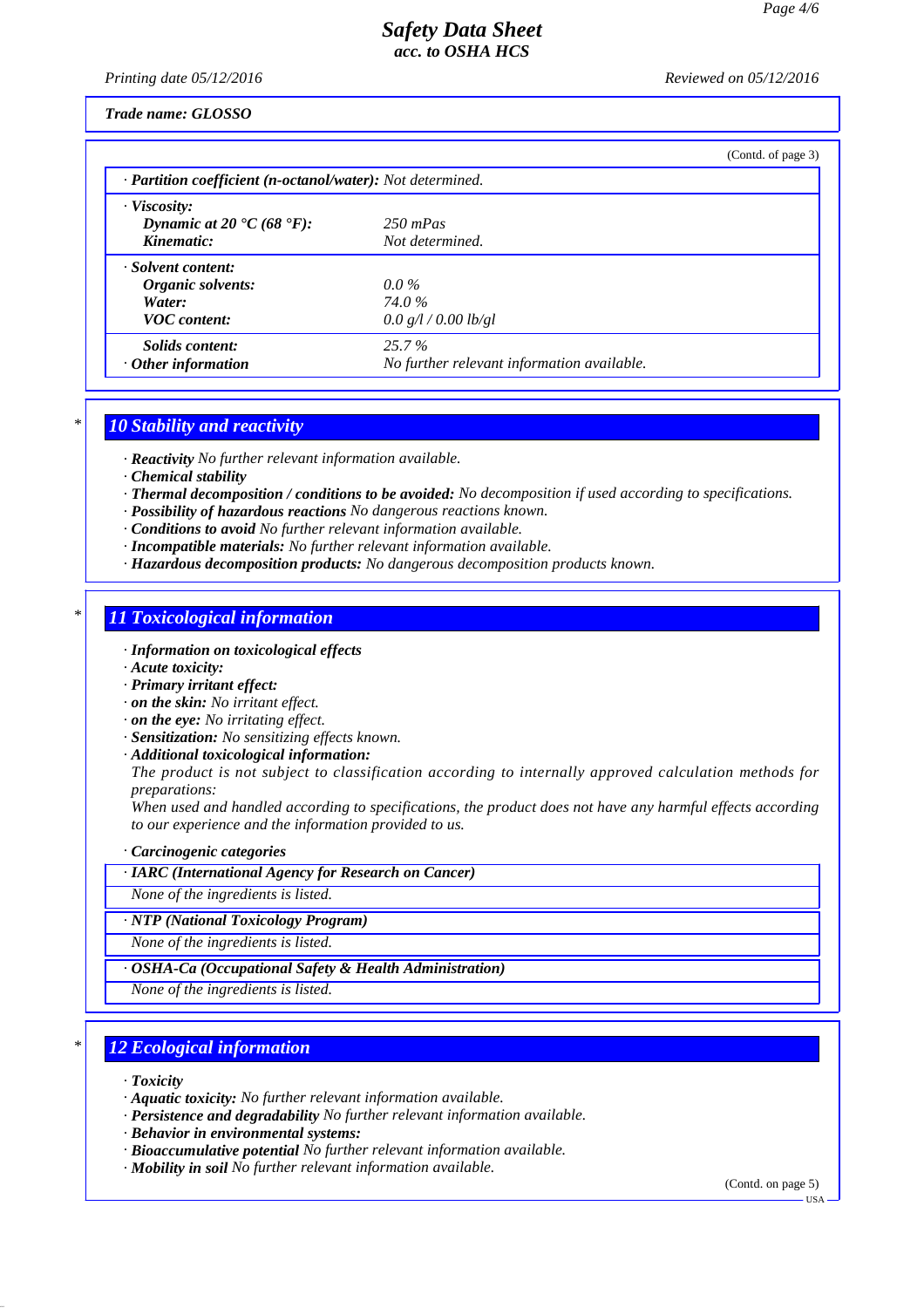*Printing date 05/12/2016 Reviewed on 05/12/2016*

(Contd. of page 4)

#### *Trade name: GLOSSO*

#### *· Additional ecological information:*

*· General notes:*

*Water hazard class 1 (Self-assessment): slightly hazardous for water Do not allow undiluted product or large quantities of it to reach ground water, water course or sewage system.*

- *· Results of PBT and vPvB assessment*
- *· PBT: Not applicable.*
- *· vPvB: Not applicable.*
- *· Other adverse effects No further relevant information available.*

## *\* 13 Disposal considerations*

- *· Waste treatment methods*
- *· Recommendation: Smaller quantities can be disposed of with household waste.*

*· Uncleaned packagings:*

*· Recommendation: Disposal must be made according to official regulations.*

# *\* 14 Transport information*

| $\cdot$ UN-Number<br>· DOT, ADR, ADN, IMDG, IATA                                                             | Void            |  |  |  |
|--------------------------------------------------------------------------------------------------------------|-----------------|--|--|--|
| · UN proper shipping name<br>· DOT, ADR, ADN, IMDG, IATA                                                     | Void            |  |  |  |
| · Transport hazard class(es)                                                                                 |                 |  |  |  |
| · DOT, ADR, ADN, IMDG, IATA<br>· Class                                                                       | Void            |  |  |  |
| · Packing group<br>· DOT, ADR, IMDG, IATA                                                                    | Void            |  |  |  |
| · Environmental hazards:<br>$\cdot$ Marine pollutant:                                                        | No              |  |  |  |
| · Special precautions for user                                                                               | Not applicable. |  |  |  |
| $\cdot$ Transport in bulk according to Annex II of<br><b>MARPOL73/78 and the IBC Code</b><br>Not applicable. |                 |  |  |  |
| · UN "Model Regulation":                                                                                     | Void            |  |  |  |

# *\* 15 Regulatory information*

*· Safety, health and environmental regulations/legislation specific for the substance or mixture*

*· Sara*

*· Section 355 (extremely hazardous substances):*

*None of the ingredients is listed.*

*· Section 313 (Specific toxic chemical listings):*

*None of the ingredients is listed.*

*· TSCA (Toxic Substances Control Act) All ingredients are listed*

*· Proposition 65*

*· Chemicals known to cause cancer:*

*None of the ingredients is listed.*

(Contd. on page 6)

USA